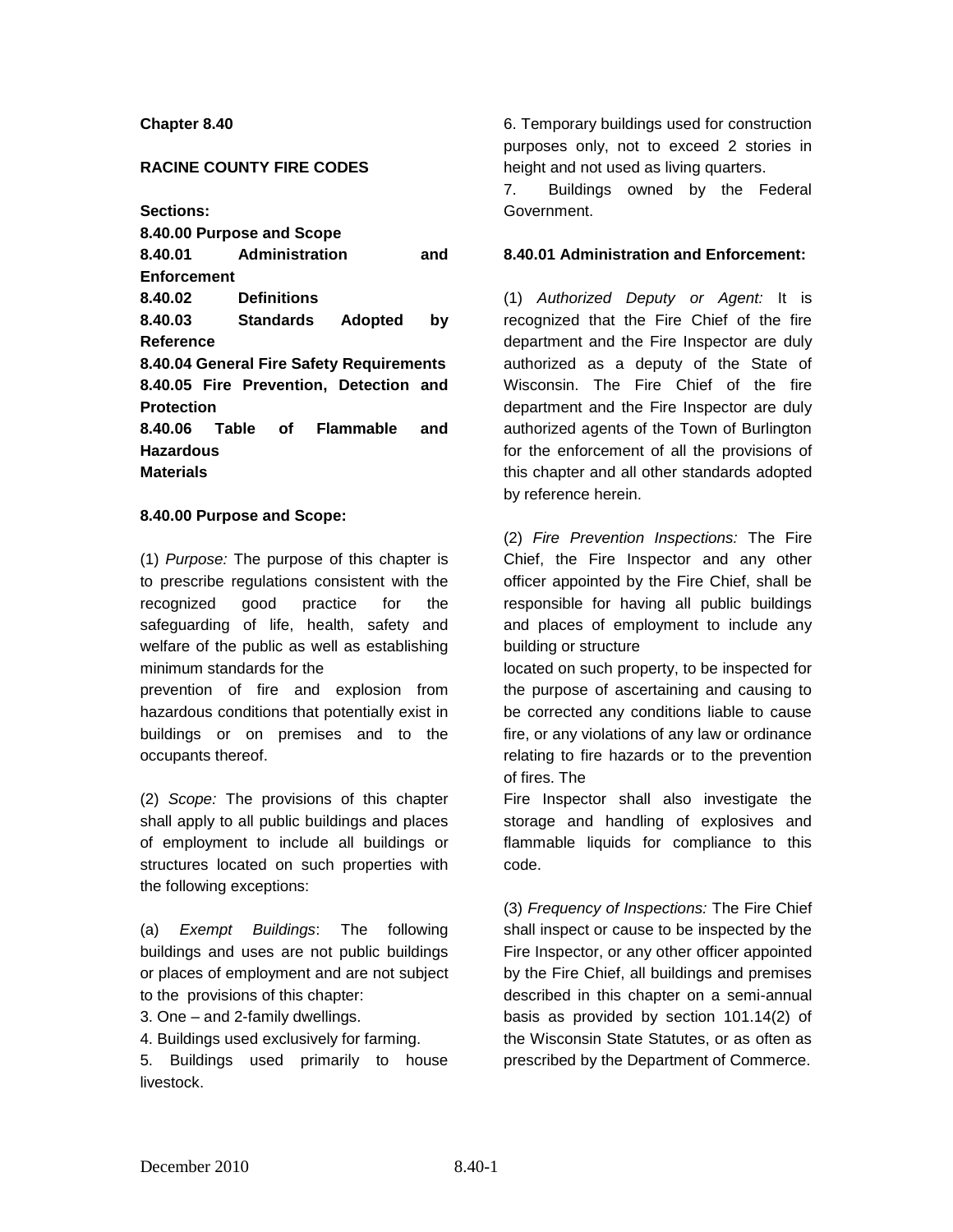(4) *Inspection Warrants:* The Fire Chief or Fire Inspector may obtain an administrative warrant or search warrant as granted under section 66.0119 of the Wisconsin State Statutes when necessary in his opinion for the purpose of

making an inspection or investigation of any building or premises where the owner has either failed to respond to previous orders for entry or has refused entry.

(5) *Written Orders:* Whenever any inspector shall find in any building or on any premises, any condition liable to cause fire, or any violations of any law or ordinance relating to fire hazards or to the prevention of fires, or any condition which interferes with the life, health or safety of any individual or occupant, he shall order the same to be removed or remedied.

(6) *Service of Orders:* The service of orders under this chapter may be made upon either the occupant of the premises to whom it is directed, the owner of the premises or both. Any such order may be hand written on an approved

inspection form or typed and delivered to such occupant personally or by placing such order in a conspicuous place on the door to the entrance of the premises. Whenever it may be necessary to serve an order upon the owner of the premises, such an order may be served by either hand delivering to, and leaving a copy with such a person, or if such owner is absent from the jurisdiction of the inspector making the order, by mailing a copy to the owner's last known address.

(7) *Compliance to Orders:* Any such order given, shall forthwith be complied to by the owner and occupant of such building, structure or premises. The owner or occupant may, within 24 hours of the receipt of such order, appeal to the Fire Chief in writing for a review of such order, who shall

thereafter as soon as possible, file his decision. Unless such order is revoked or modified by the Fire Chief, it shall remain in full force and shall be complied with in the time fixed in said order.

(8) *Penalties:* Failure to comply with any orders issued pursuant to the provisions of this chapter by the Chief of the Fire Department, the Fire

Inspector, or any duly authorized representative, shall constitute an Ordinance violation, and any person, firm or corporation found guilty of such violation shall, upon the conviction thereof, be fined a sum not less than One Hundred (\$100) Dollars nor more than One Thousand (\$1,000) Dollars, together with the costs of the prosecution and any other court fees, and in default of payment thereof shall be imprisoned until such forfeiture and costs are paid,

but not to exceed fifteen (15) days. Each and every twenty-four (24) hours such violation shall continue shall constitute a separate offense.

Any person, firm or corporation found guilty of a violation of any section of this Chapter for which a specific penalty is not herein provided shall, upon conviction thereof, be fined the sum of not less than One Hundred (\$100) Dollars nor more than One Thousand (\$1,000) Dollars, together with the costs of the prosecution and any other court fees, and in default of payment thereof

shall be imprisoned until such forfeiture and costs are paid, but not to exceed fifteen (15) days. Each and every twenty-four (24) hours such violation shall continue shall constitute a separate offense.

(9) *"Validity".* Should any section, subsection, paragraph, sentence, clause, phrase or word of this Chapter be declared for any reason to be invalid or unconstitutional, the remainder of this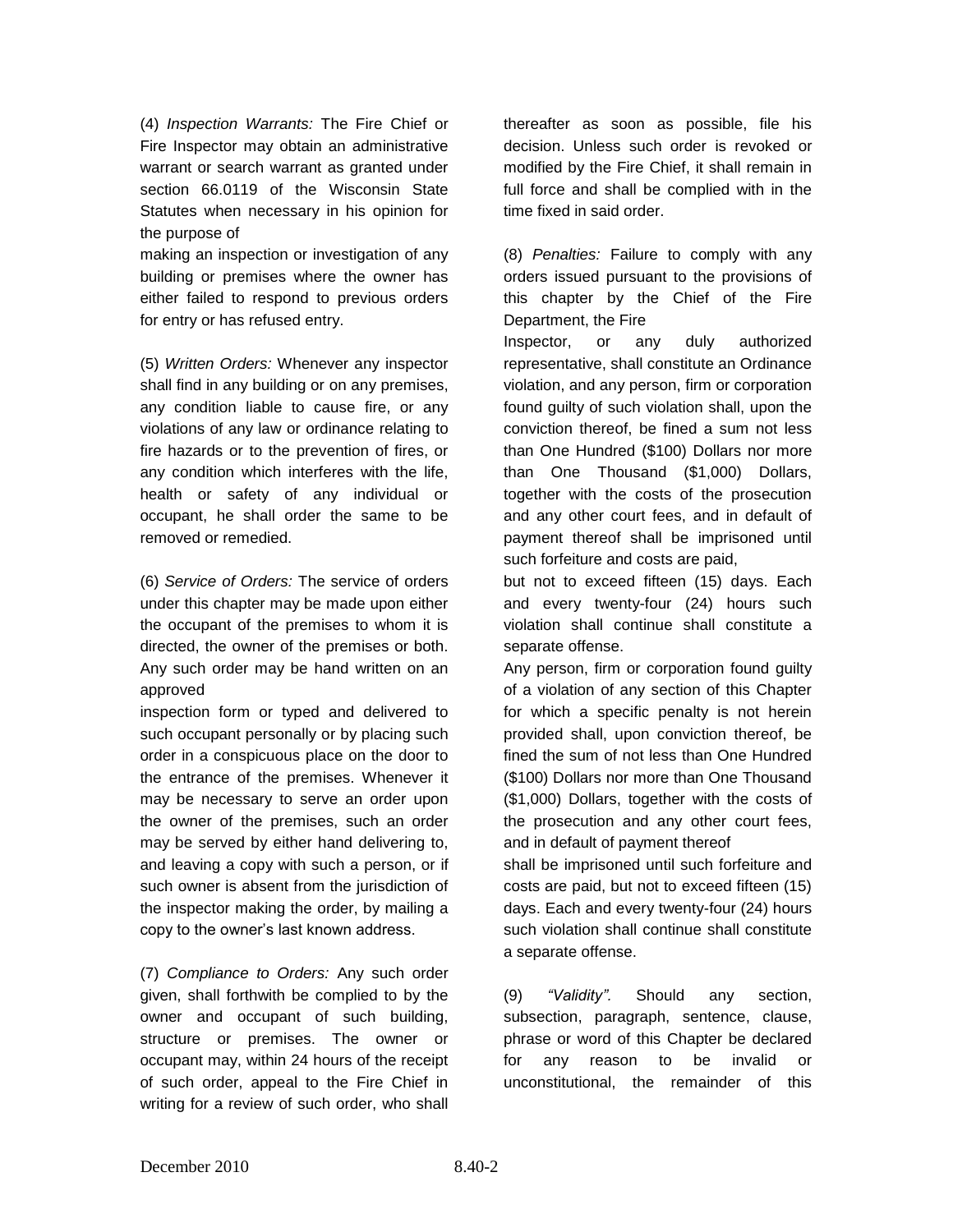Chapter shall not be affected thereby and shall continue in full force and effect.

(10) *"Citation Authority".* The Town of Burlington hereby elects to use the citation method of enforcement of ordinances. Any law enforcement officer and any other Fire Department personnel charged with the responsibility of enforcing the provisions of this Municipal Code are hereby authorized to issue citations for violations of this Code of ordinances, including ordinances for which a statutory counterpart exists. Whenever it may be necessary to serve a citation upon either an owner, occupant or both, the citation shall be hand written on an approved form and delivered to such occupant or owner by either hand delivering to, or leaving a copy with such a person, or if such owner is absent from the jurisdiction of the inspector making the citation, by mailing a copy to the owner's last known address.

### **8.40.02 Definitions:**

Unless otherwise expressly stated, the following terms shall, for the purpose of this code, have the meaning indicated in this section:

(1) *"Alarms".* Any person, firm or corporation having a sprinkler, fire, smoke or heat detector system may be charged a fee for false alarms responded to bythe fire department. Types or alarms transmitted to the fire department include:

(a) Good intent false alarms – An alarm that turns out to be false but which was reported in good faith.

(b) Accidental false alarm – An alarm set off and transmitted through accidental operation of an automatic or manual fire alarm device;

frequent causes are low air pressure on automatic dry sprinkler systems, excessive heat from industrial processes or the sun, cold weather, and smoke detector sensitivity adjustment.

(c) False alarm – An alarm for which no fire actually exists. Examples include: burnt food, system activation from steam by a shower, and improper maintenance of system components.

(d) Malicious false alarms – An alarm by any person, firm or corporation who shall negligently or willfully cause an alarm of fire to be transmitted, as opposed to an accidental false alarm. Malicious false alarms may be the result of removal of component parts from the alarm system, or the intentionally setting off of a system or calling in a false alarm.

**Note:** There shall be no fine for (2) false alarms within a calendar year at the same location. A forfeiture of \$25.00 shall be charged for the 3rd false alarm, and \$50.00 for each false alarm thereafter.

**Note:** No Town of Burlington employee shall reset any alarm system. It shall be the owner's responsibility and liability to return the alarm system back to normal operation.

**Note:** Upon the activation of any false alarm, whether by accident or on purpose, and no response is made by the Fire Department, immediate notification shall be given to the Fire Inspector in order to perform an onsite inspection of the system to determine the cause.

(2) *"Approval".* Approval by the Chief of the Fire Department, the Fire Inspector or their designee in accordance with the provisions of this code as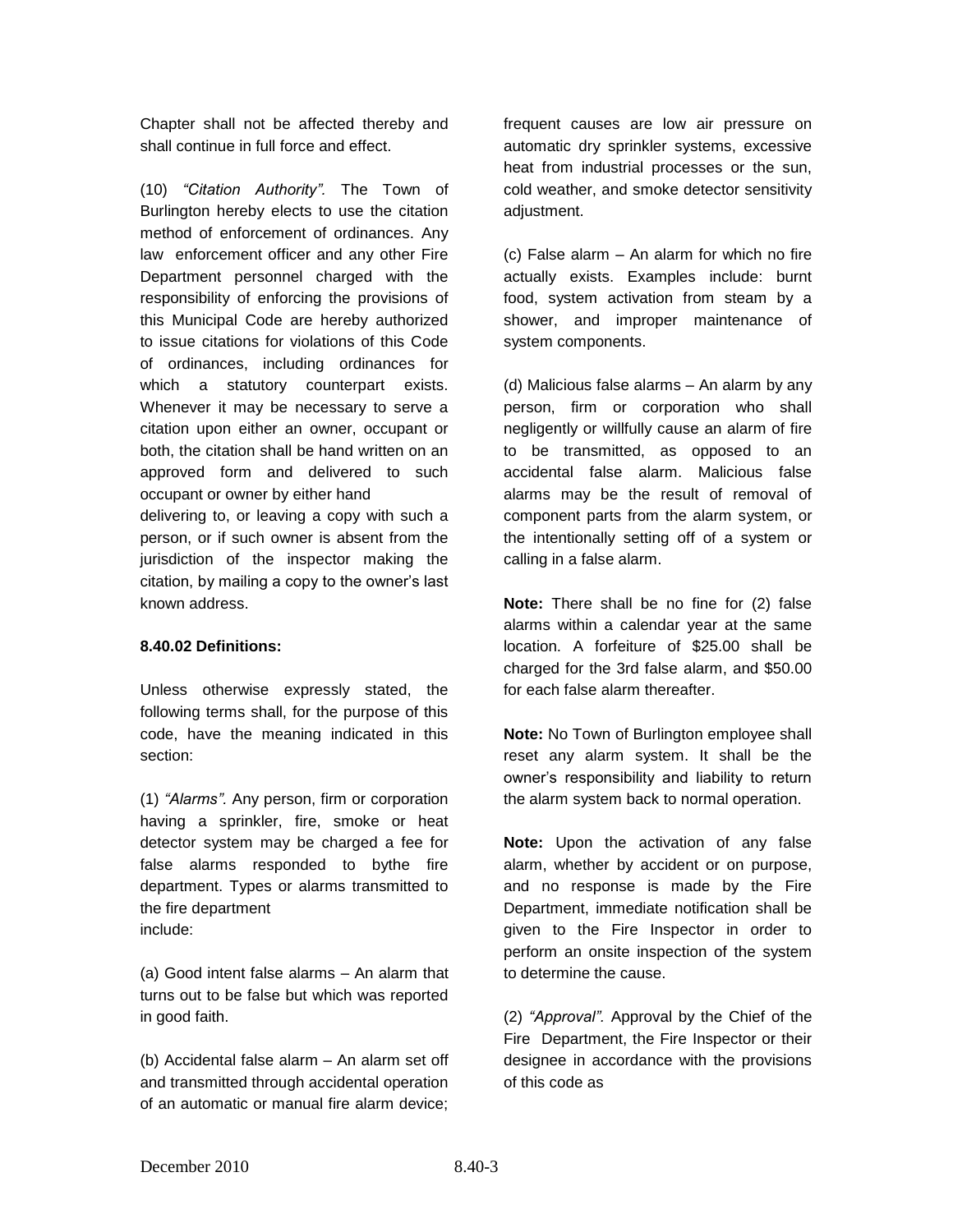applied to a material, device, mode of construction or services.

(3) *"Approved Agency".* An agency accepted or acceptable to the requirements of this code.

(4) *"Area of Square Footage of Building".*  Refers to the total square footage of the sum of all basements, floor levels, balconies and mezzanines.

(a) The area for basements and floor levels shall be measured from the outside perimeter of the outside walls.

(b) The area for mezzanines shall be determined from the product of the length times the width.

(c) For the purpose of determining square footage, fire division walls will not be accepted as outside walls or area dividers.

(d) Buildings that are in close proximity to each other will have their building square footage added together to arrive at the total square

footage. For the purpose of determining proximity, the following will hold true, excluding airport hangers:

a. Single story buildings – 20 feet apart or less.

b. Two story buildings – 60 feet apart or less.

c. Three story buildings – 60 feet apart of less.

d. All other multiple story buildings – 60 feet apart.

e. Buildings of variable height next to each other – 30 feet apart or less.

(5) *"Assembly Hall".* Assembly Halls and their capacity requirements shall be defined as follows:

(a) "Assembly halls" or "places of assembly" mean all buildings or parts of buildings, other than theaters, which will accommodate more than 100 persons for entertainment, recreation, worship or dining.

(b) The following table includes various types of occupancies within the scope of this definition, together with the method for determining the capacity for each.

Use of Occupancy Basis for Capacity:

- 1. Arenas and Field Houses……………… 4 sq. ft. per person
- 2. Assembly Halls with Stage……………. 7 sq. ft. per person
- 3. Banquet Halls………………………….. 10 sq. ft. per person
- 4. Churches (Auditoriums)……………… 7 sq. ft. per person
- 5. Churches (Dining Rooms)………….. 10 sq. ft. per person
- 6. Dance Halls………………………….. 10 sq. ft. per person
- 7. Dining Rooms……………………….. 10 sq. ft. per person
- 8. Gymnasiums………………………...
- 6 sq. ft. per person for seated space.

15 sq. ft. per person for unseated.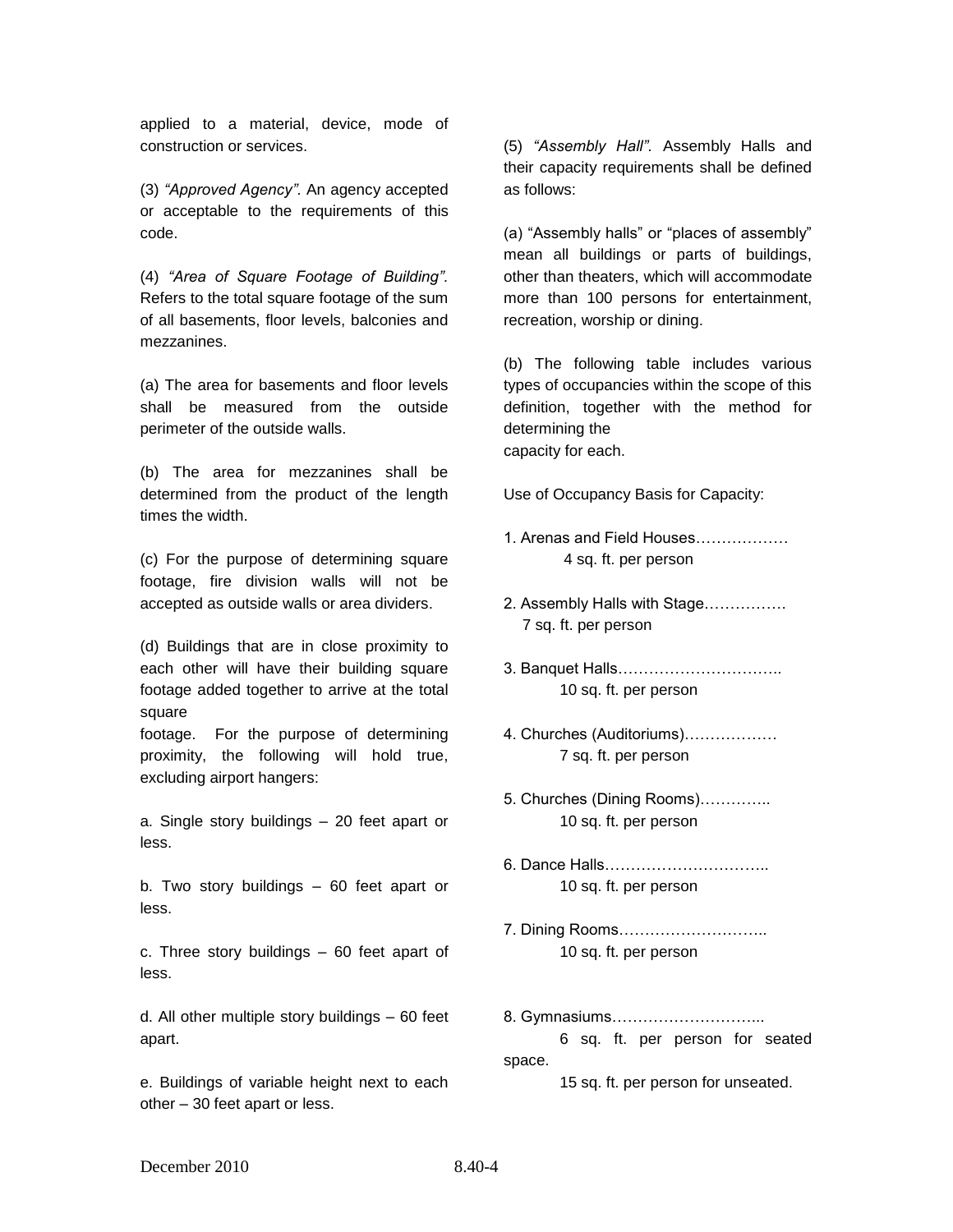9. Lecture Halls………………………. 7 sq. ft. per person

10. Lodge Halls………………………

6 sq. ft. per person for seated space.

15 sq. ft. per person for unseated.

11.Skating Rinks……….................. 45 sq. ft. per person

12.Taverns…………………………. 10 sq. ft. per person

13.Theaters………………………… 7 sq. ft. per person

(6) *"Assembly Occupancy".* The occupancy or use of a building or structure or any portion thereof by a gathering of 100 persons or more.

(7) *"Automatic Fire Detector".* A device designed to detect specific products of fire – smoke, heat or both.

(8) *"Authority Having Jurisdiction".* Shall be the Fire Chief, Fire Inspector or the designee of the Fire Chief to enforce the Municipal Fire Prevention Code, the laws of the State of Wisconsin as pertaining to the prevention of fires and public safety, and approving equipment, installation, certification or procedure as outlined in the NFPA standards.

(9) *"Automatic Closing Device".* A device which functions without human intervention and is actuated as a result of predetermined temperature rise, rate of rise of temperature, combustion products or smoke density.

(10)*"Automatic Fire Alarm System".* A system which automatically detects a fire condition and actuates a fire alarm signal device.

(11)*"Business Occupancy".* The occupancy or use of a building or structure, or any portion thereof, for the transaction of business or the rendering or receiving of professional services, including offices.

(12)*"Ceiling".* The upper surface of a space, regardless of height. Areas with a suspended ceiling have two ceilings, one visible from the floor, and one above the suspended ceiling.

(13)*"Chief of the Fire Department".* The head of the Fire Department or a duly authorized Deputy.

(14)*"Combustible Material".* All materials not classified as "noncombustible" are considered combustible.

(15)*"COMM".* The Wisconsin Department of Commerce.

(16)*"Common Area".* With reference to multifamily occupancies, this refers to any area in the building that can be accessed by more than one person from different families at a time.

(17)*"Day Care Center".* Any place which receives at any one time for compensation, 4 or more children under the age of 7 years, for care and supervision, for less than 24 hours a day and for more than 10 days per month, without the attendance of a parent, relative or legal guardian.

(18)*"Dwelling".* Any building or portion thereof designed or used as the living and/or sleeping place or one or more persons, and including: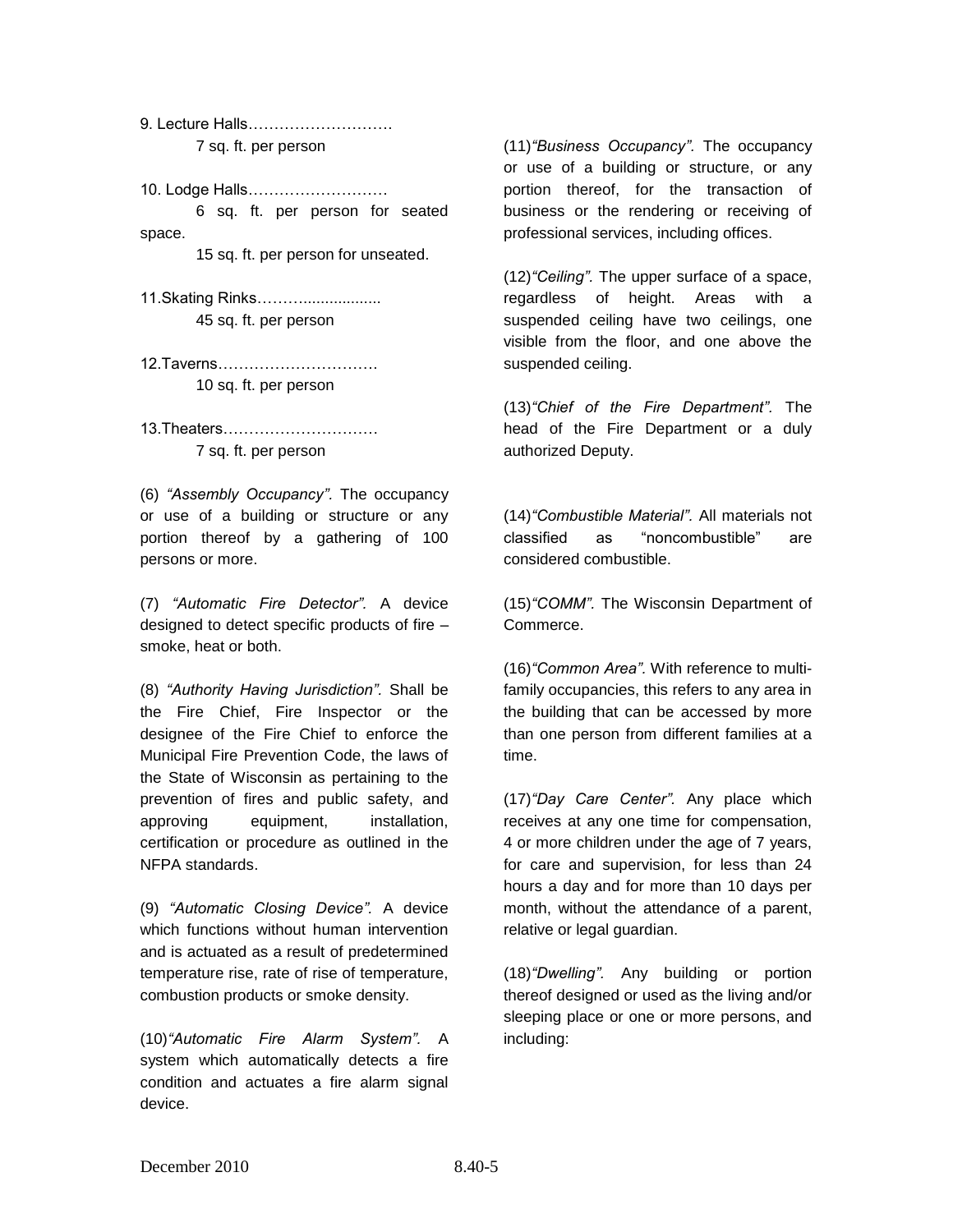(a) *"Single Family Dwelling".* A detached building designed for one family and containing only one dwelling unit.

(b) *"Two Family Dwelling".* A detached building containing not more than two individual dwelling units which are entirely separated by vertical walls or horizontal floors, unpierced, except for access to the outside or a common basement.

(19)*"Dwelling Structures".* Any structure containing one or more rooms providing sleeping and sanitary facilities, but not including a hotel, hospital, nursing home, dormitory, fraternity or sorority house.

(20)*"Dwelling Unit".* One or more rooms which may include a kitchen or kitchenette, sleeping areas, dining areas, and sanitary facilities, designed as a unit for occupancy by not more than one family.

(21)*"Educational Occupancy".* The occupancy or use of a building of a building or structure or any portion thereof by persons assembled for the purpose of learning or of receiving educational instruction.

(22)*"Family Unit".* Two or more individuals who are related to each other by blood, marriage, adoption or legal guardianship. For purposes of this code a group of not more than 4 persons not necessarily related by blood or marriage living together in a single living unit will be considered equivalent to a single family.

(23)*"Fire Escape".* One or more flights of steps, and the necessary platforms or landings connecting them, to form a continuous passage from one elevation of a building to another, to include exterior porches, platforms, steps and stairways.

(24)*"Fire Inspector".* A duly authorized deputy appointed by the Fire Chief to enforce this code who shall be bonded and insured by the city.

(25)*"Fire Sprinkler Equipment, Automatic".* A system of piping connected to an adequate water supply and provided with approved automatic fire sprinklers or devices so arranged and located as to discharge water automatically to the seat of the fire. Installation of such a system shall comply with this code and all subsequent codes adopted by reference herein.

(26)*"Fire Wall".* A wall which has a fire resistive rating of not less than 4 hours and which divides a building or separates buildings to restrict the spread of fire. A 3 foot high parapet wall may be a required part of a fire wall.

(27)*"Floor, Basement".* That level where less than half the height between floor and ceiling is above the average level of the street, sidewalk or finished grade.

(28)*"Floor, Ground".* That level of a building on a sloping or multilevel site which has its floor line at or not more than 3 feet above exit discharge grade for at least  $\frac{1}{2}$  of the required exit discharges.

(29)*"High Hazard Occupancy".* Any building which by reason of its construction or highly combustible occupancy, or involves a severe life hazard to its occupants as classified by the Department of Commerce, or any building whereby the Fire Inspector deems it as a high hazard.

(30)*"Housing for the Elderly/Community Based Residential Facilities (CBRF)".* Any place where three or more unrelated adults reside in which care, treatment or services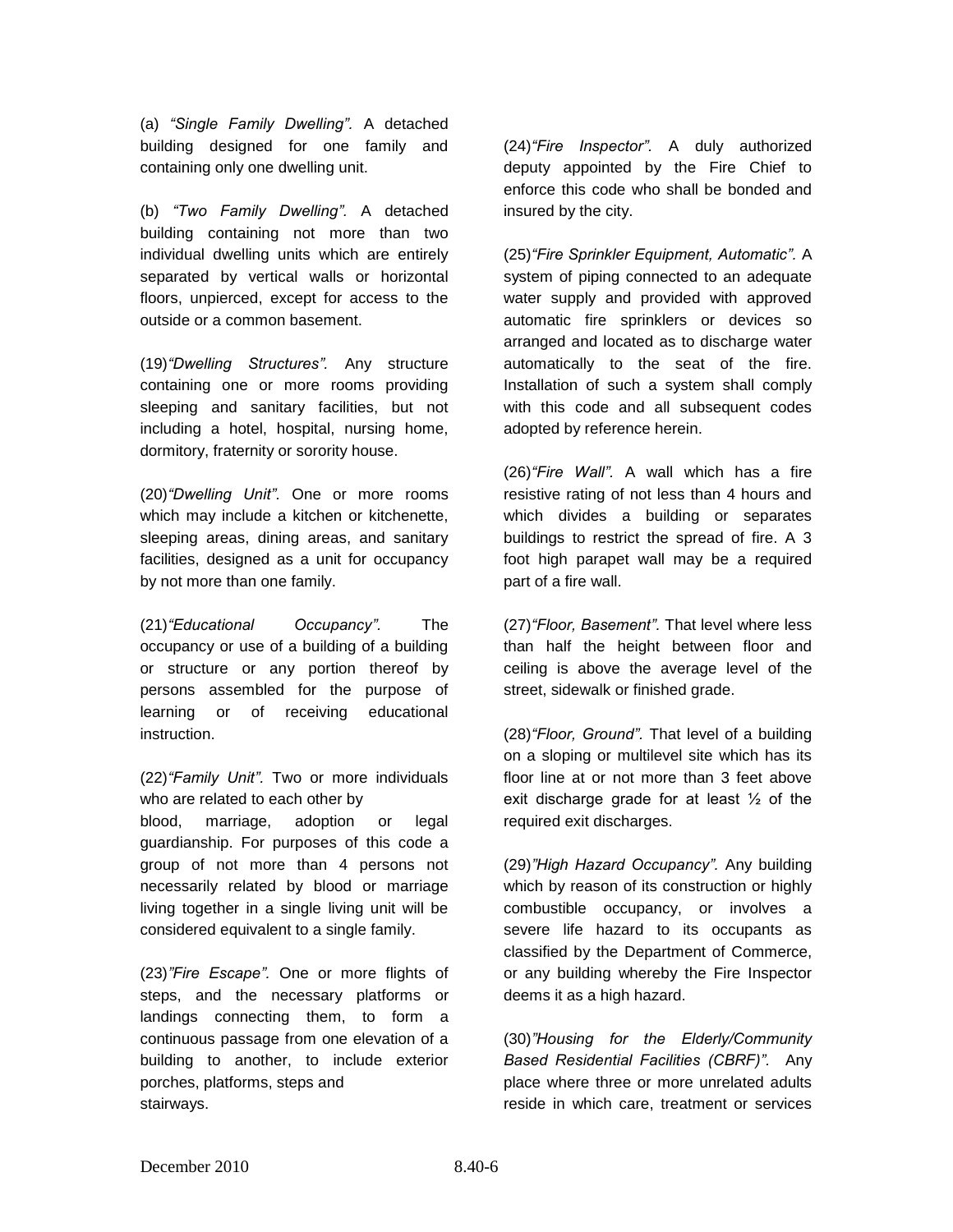above the level of room and board but not including nursing care are provided to persons residing in the facility as a primary function of the facility.

(31)*"Industrial Occupancy".* The occupancy or use of a building or structure, or any portion thereof for assembling, fabricating, finishing, manufacturing, packaging or processing operations.

(32)*"Institutional Occupancy".* The occupancy or use of a building or structure, or any portion thereof by persons harbored or detained to receive medical, charitable or other care or treatment or by persons involuntarily detained.

(33)"*Mercantile Occupancy".* The occupancy or use of a building or structure, or any portion thereof for the displaying, selling or buying or goods, wares or merchandise.

(34)*"Mezzanine or Mezzanine Floor".* Any intermediate floor level, whether accessed by a stair or not, opened or enclosed.

(35)*"Multi-Family Dwelling".* Any apartment house or a building designed for occupancy by three or more families living independently of each other and containing three or more dwelling units, including, but not limited to, row

houses, garden apartments and rooming houses.

(36)*"NFPA".* National Fire Protection Association.

(37)*"Owner".* Includes his duly authorized agent or attorney, a purchaser, devisee, fiduciary or person having a vested or contingent interest in the property in question.

(38)*"Public Buildings".* Means and includes any building or structure, including exterior parts of such building, such as a porch, exterior platform or steps providing means of ingress or egress, used in whole or part as a place of resort, assemblage, lodging, trade, traffic, occupancy, or use by the public or by 3 or more tenants.

(39)*"Records".* Means any form of written material that shows information pertaining to a device, system, method or person. Written records are required whenever tests and/or maintenance of any kind is performed on a system or device.

(40)*"Remodel".* To remodel or alter, or both, means to change any building or structure which effects the structural strength, fire hazard, internal circulation, or exits of the existing building or structure. This definition does not apply to maintenance, re-roofing, or alterations to the heating and ventilating or the electrical systems.

(41)*"Roof Spaces".* That level of any building or structure directly below the exterior roof and above the ceiling level of the top most portion of occupied space.

(a) Multi-Family, Commercial, Industrial, Governmental and Industrial buildings with combustible roofs shall have all roof spaces subdivided every 3000 square feet by a onehour rated partition unless protected in the space by an automatic approved sprinkler system. All divided spaces shall have an approved and minimum one-hour rated access panel.

(42)*"Row House".* A place of abode arranged to accommodate 3 or more attached, side by side or back to back living units.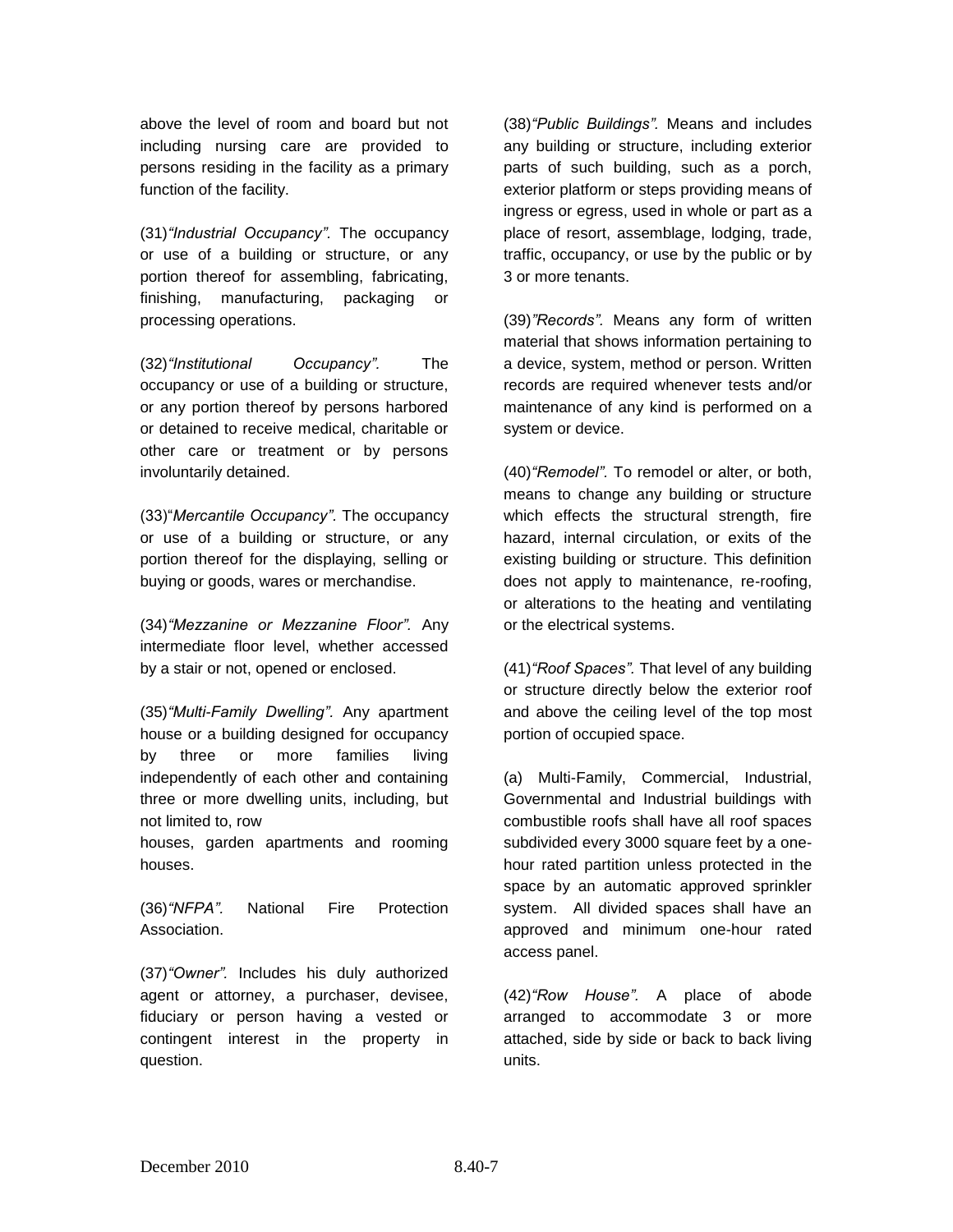(43)*"Storage Occupancy".* The occupancy or use of a building or structure, or any portion thereof, for the storage of goods, wares, merchandise, raw materials, agricultural or manufactured products, including parking garages, or the commercial sheltering of livestock and other animals.

(44)*"Story".* The spacing in a building between the surfaces of any floor and the floor next above or below, or roof next above, or any space not defined as a basement, ground floor, mezzanine, balcony, penthouse or attic.

(45)*"Theater".* Any buildings or part thereof containing an assembly hall having a stage which may be equipped with curtains or movable scenery, or which is otherwise adaptable to the showing of plays, operas, motion pictures or similar forms of entertainment.

(46)*"Vehicle".* Is any self-propelled device fueled by flammable or combustible liquid, compressed gas, used to transport people or goods.

### **8.40.03 Standards Adopted by Reference:**

(1) *Wisconsin Department of Commerce:*  The Town of Burlington hereby adopts the following sections of the Department of Commerce, formerly known as the Department of Industry, Labor and Human Relations or DILHR. These regulations are adopted by reference and incorporated into the Town of Burlington Fire Prevention Code with the same force and effect as if fully set forth herein.

COMM 7 Explosive Materials COMM 8 Mines, Pits and Quarries COMM 9 Manufacture of Fireworks COMM 10 Flammable and Combustible Liquids

COMM 11 Liquefied Petroleum Gases 10 COMM 12 Liquefied Natural Gas COMM 13 Compressed Natural Gas COMM 14 General Hazard and Fire **Prevention** COMM 15 Cleaning and Dyeing COMM 16 Electrical, Volume 2 COMM 18 Elevator Code COMM 28 Smoke Detectors for UDC COMM 35 Infectious Agents COMM 41-42 Boiler and Pressure Code COMM 43 Anhydrous Ammonia COMM 50-64 Building and Heating, Ventilation and Air Conditioning COMM 66 Uniform Multi-Family Dwellings COMM 69 Barrier-Free Design COMM 70 Historic Buildings COMM 75-79 Existing Buildings Code

(2) *National Fire Protection Association:* The Town of Burlington hereby adopts the following sections of the National Fire Prevention Association or NFPA. These regulations are hereby adopted by reference and incorporated into the Town of Burlington Fire Prevention Code with the same force and effect as if

fully set forth herein.

NFPA 1 Fire Prevention Code NFPA 10 Portable Fire Extinguishers NFPA 11 Low Expansion Foam Extinguishing Systems NFPA 11A Medium and High Expansion Foam Systems NFPA 12 Carbon Dioxide Extinguishing Systems NFPA 12A Halon 1301 Fire Extinguishing **Systems** NFPA 13 Installation of Sprinkler Systems NPFA 13D Installation of Sprinkler Systems in One- and Two- Family Dwellings and Manufactured Homes NFPA 13R Installation of Sprinkler Systems in Residential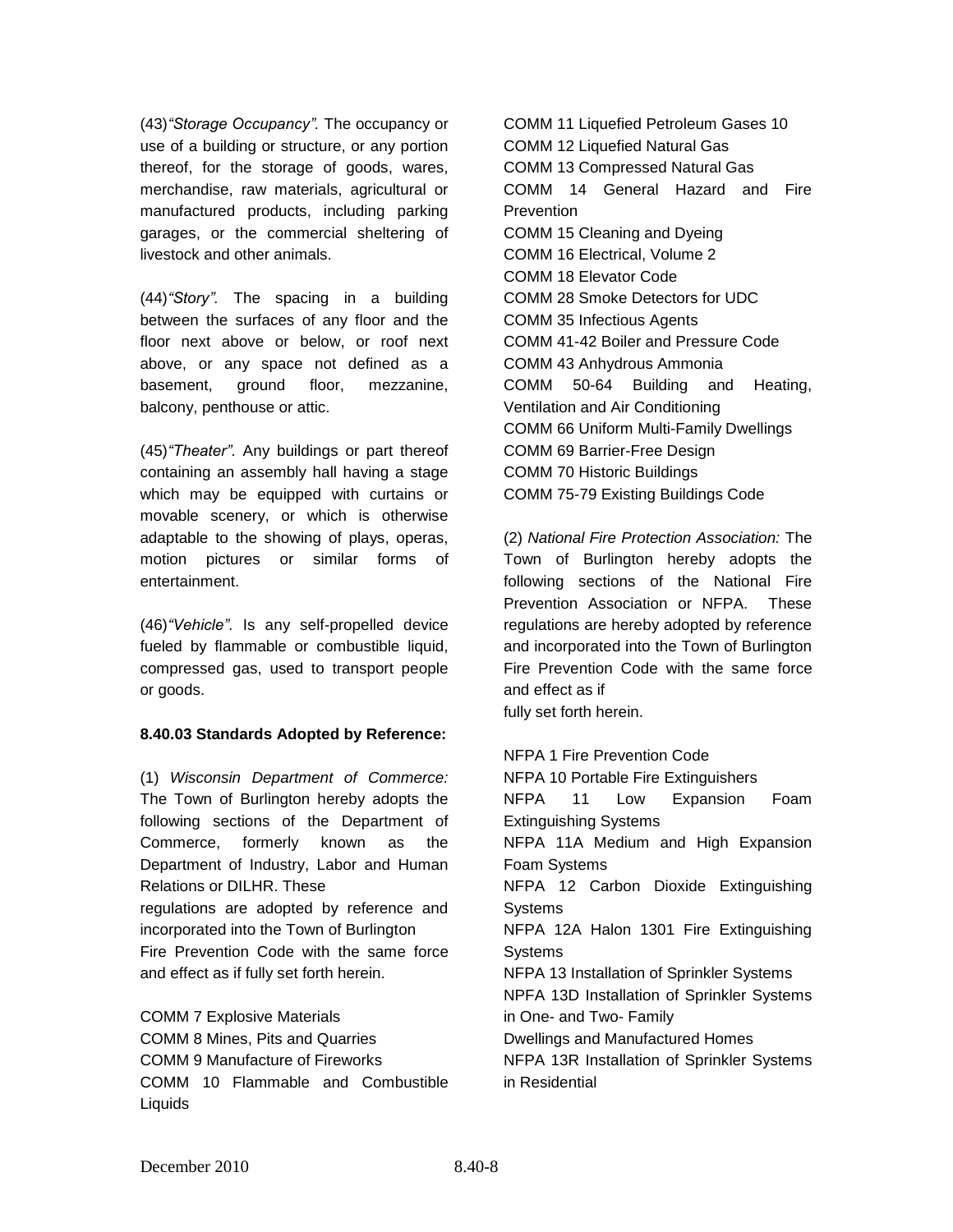Occupancies up to and Including Four **Stories** NFPA 14 Installation of Standpipe and hose **Systems** NFPA 15 Water Spray Fixed Systems for Fire Protection NFPA 16 Installation of Deluge Foam-Water Sprinkler Systems Foam-Water Spray Systems NFPA 16A Installation of Closed-Head Foam-Water Sprinkler Systems NFPA 17 Dry Chemical Extinguishing Systems NFPA 17A Wet Chemical Extinguishing Systems NFPA 20 Installation of Stationary Pumps for Fire Protection NFPA 22 Water Tanks for Private Fire Protection NFPA 24 Installation of Private Fire Service Mains and Their Appurtenances NFPA 25 Inspection, Testing and Maintenance of Water-Based Fire Protection Systems 11 NFPA 30 Flammable and Combustible Liquids Code NFPA 30A Automotive and Marine Service Station Code NFPA 30B Manufacture and Storage of Aerosol Products NFPA 31 Installation of Oil-Burning Equipment NFPA 33 Spray Application Using Flammable or Combustible Liquids NFPA 34 Dipping and Coating Processes for Flammable or Combustible Liquids NFPA 37 Installation and Use of Stationary Combustion Engines And Gas Turbines NFPA 43A Storage of Liquid and Solid **Oxidizers** NFPA 43C Storage of Gaseous Oxidizers NFPA 43D Storage of Pesticides NFPA 51 Design and Installation of Oxygen-Fuel Gas Systems for Welding, Cutting, NFPA 51B Fire Prevention in Use of Cutting and Welding Processes

NFPA 54 National Fuel Gas Code NFPA 55 Storage, Use, and Handling of Compressed and Liquefied Gases in Portable Cylinders NFPA 58 Liquefied Petroleum Gas Code NFPA 69 Explosion Prevention Systems NFPA 72 National Fire Alarm Code NFPA 80 Fire Doors and Fire Windows NFPA 88A Parking Structures NFPA 88B Repair Garages NFPA 92A Smoke Control Systems to Four Stories in Height NFPA 96 Ventilation Control and Fire Protection of Commercial Cooking **Operations** NFPA 101 National Life Safety Code NFPA 101B Code for Means of Egress for Buildings and Structures NFPA 204 Smoke and Heat Venting NFPA 221 Fire Walls and Fire Barrier Walls NFPA 230 Fire Protection of Storage NFPA 231D Storage of Rubber Tires NFPA 409 Aircraft Hangers NFPA 410 Aircraft Maintenance NFPA 434 Storage of Pesticides NFPA 490 Storage of Ammonium Nitrate NFPA 704 Identification of Hazardous Materials for Emergency Response NFPA 1123 Fireworks Display NFPA 1124 Manufacture, Transportation, and Storage of Fireworks And Pyrotechnic Articles NFPA 1126 Use of Pyrotechnics Before a Proximate Audience 12

(3) The most current version of each section, as well as any future updates to any of the codes adopted by this section are also adopted prospectively by reference.

(4) Any violation of these provisions constitutes a violation of this code.

(5) Copies of the National Fire Prevention Association Codes are available from: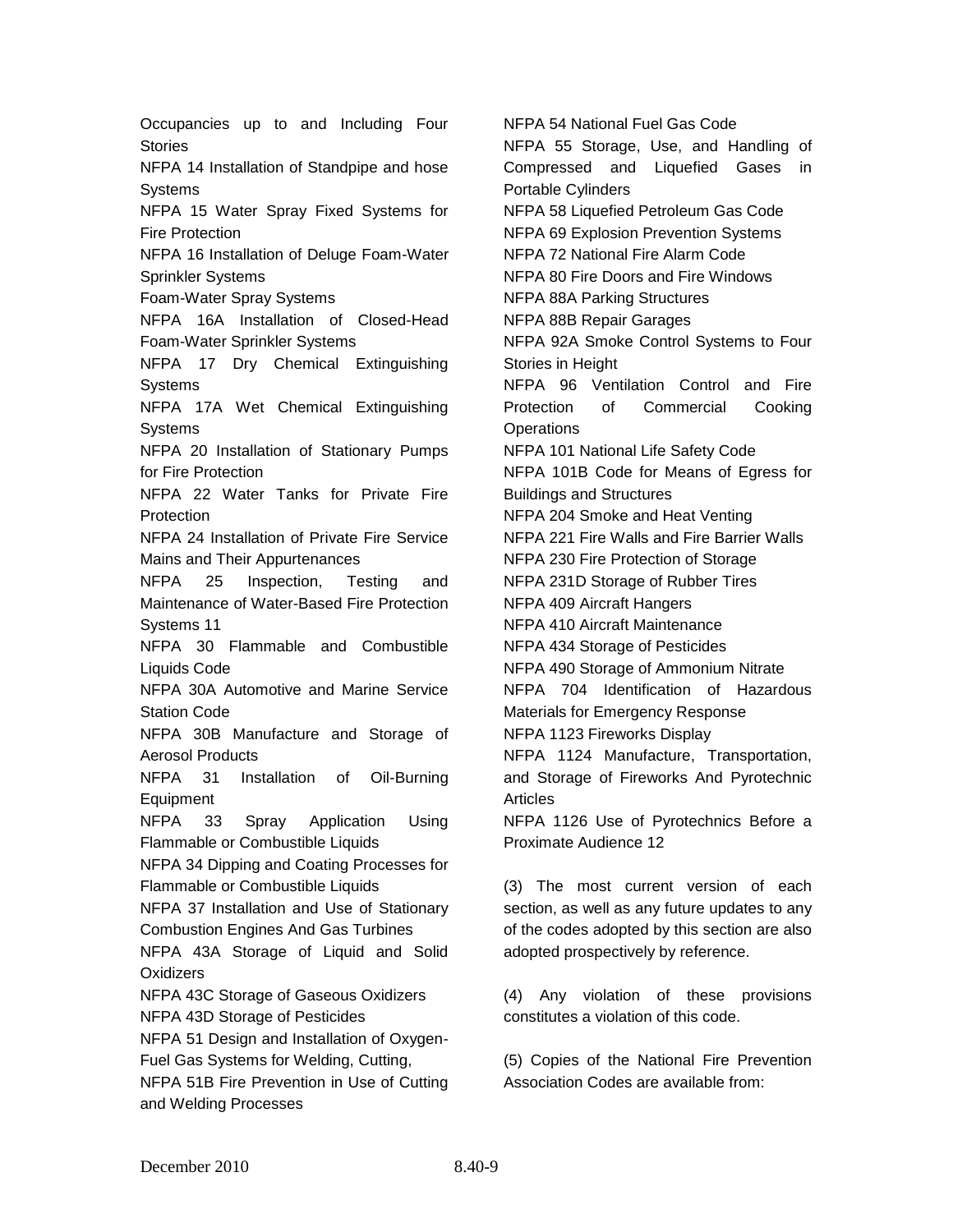National Fire Protection Association 11 Tracy Drive Avon, MA 02322-9908 1-800-344-3555

(6) Copies of the Wisconsin Department of Commerce Codes are available from:

Wisconsin Department of Administration Document Sales and Distribution Section 202 S. Thornton Avenue P.O. Box 7840 Madison, WI 5370778440 1-608-266-3358

# **8.40.04 General Fire Safety Requirements:**

(1) *Rapid Entry Key Boxes:* The Town of Burlington elects to use rapid entry lock box devices and material lock boxes such as those provided by The Knox Box Company currently in use by this department.

(a) *Where Required:* Rapid entry key boxes shall be required on all multifamily dwellings of four families or more that have a common entrance or share a common area accessible by all occupants. Key boxes shall be required on all assisted senior housing and community based residential facilities, industrial and commercial facilities as designated by this department and any location where entry to the property is secured in whole or part by a fence, gate, wall or connected buildings, or as otherwise directed by this department. Entry key override switches shall be required on any exit door at any location which uses a card reader entry system and/or a magnetic door lock security system.

(b) *Location:* The Fire Inspector shall approve the location prior to installation of any rapid entry key box. Key boxes shall be located on the front of a building near the

main entrance at grade level, unless otherwise directed.

(c) *Contents:* The owner, agent or on site manager shall provide the appropriate keys to the building to be placed in the key box. New keys shall be provided at such times when any locks are changed.

Examples of keys to be provided are:

1. A master key or keys to locked points of egress, whether interior or exterior.

- 2. Keys to locked mechanical rooms.
- 3. Keys to locked elevator rooms.
- 4. Keys to elevator controls.
- 5. Keys to fire alarm panels or equipment.

(d) *Compliance:* All new construction, buildings under construction after the date of this ordinance and buildings which change ownership interest after the date of this ordinance shall comply as a condition of their building permit and/or prior to occupancy. Owners of existing buildings subject to this section are not required, but are strongly encouraged, to comply with the terms of this section. Change of ownership shall not include transfers from a person or persons to an entity (or vice versa) so long as the owner(s) as of the date of this ordinance hold and retain a majority interest in the real estate.

(e) *Ordering:* Property owners shall be responsible for all costs of purchasing and installation of any key box or material lock box. The Town of Burlington Fire Department shall be responsible for ordering any key box, key override switch or material lock box required by this code.

(2) *Commercial Change in Occupancy:* Any owner, agent or occupant making a change in occupancy of an existing commercial building, or occupying a previously vacant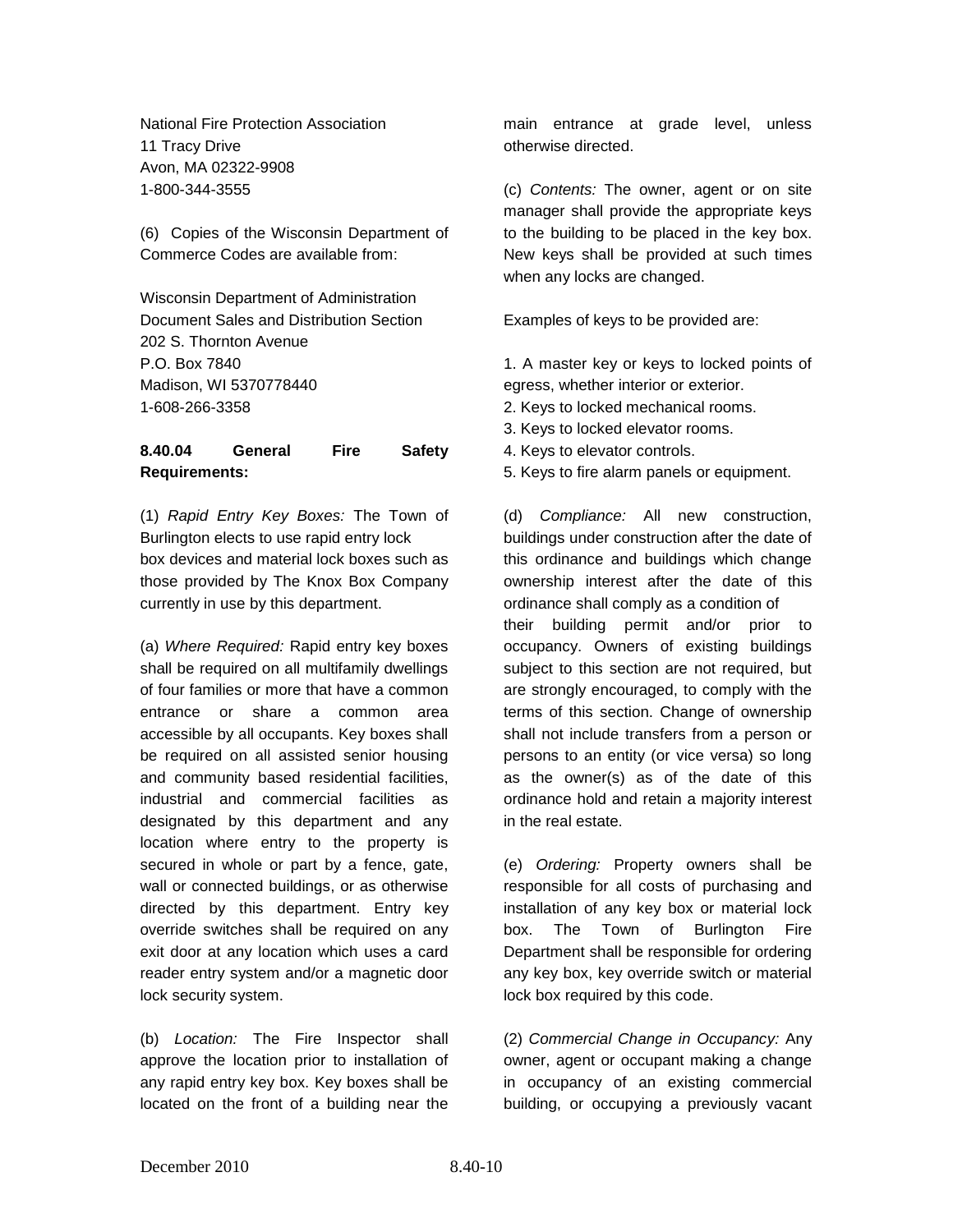space, to exclude any private dwelling portion thereof, shall be required to obtain a safety inspection by this department prior to the new tenant taking occupancy of any building or structure that was previously vacated or any change in occupancy of any existing building or structure or portion thereof.

(a) *Inspection:* The owner, agent or occupant of a commercial building shall schedule an appointment with the Fire Inspector for an inspection of the building and occupied space(s). Any violations of this chapter or any other portion of the Town of Burlington Code observed at the time of inspection shall be corrected prior to the new tenant taking occupancy.

(b) *Fees:* There shall be no fee for this inspection.

(3) *Fire Lanes:* The Fire Chief or Fire Inspector shall establish fire lanes at any shopping center, school or business which present a potentially hazardous situation because or restricted access by department vehicles or parked cars.

(a) *Access Defined:* Fire lanes shall provide access to at least two (2) sides of all buildings 200 feet in length. For buildings over 200 feet long, fire lanes shall be provided for access to all four (4) sides of the building or group of buildings. Fire lanes shall be at least 30 feet in width with the road edge closest to the building. Any dead end fire lane more than 300 feet long, shall be provided with a turnaround area of at least 90 feet in diameter.

(b) *Markings and Signs:* Fire lanes shall be marked with freestanding signs, marked curbs, sidewalks and traffic surfaces with the words

"FIRE LANE NO PARKING" painted in contrasting colors at a size and spacing approved by this department.

(c) *Violations:* In any area designated as a fire lane, parking shall be prohibited and shall result in the issuance of citations pursuant to the

Town of Burlington Municipal Ordinances. Any vehicle parked in a fire lane for more than 24 hours shall be towed at the owner's expense.

*Exception:* Any commercially licensed vehicle actively engaged in delivery or pick up shall be excluded from this section.

(4) *Barbecue Grills, Kettles & Outdoor Hibachies:* It shall be considered unlawful to ignite or burn inside any residential occupancy, any type of barbecue grill. A minimum distance of twenty-four inches shall be maintained from any combustible material outside. These devices shall be prohibited from use on any balcony within five feet of any opening into a dwelling or apartment.

(5) *Storage of Flammable Liquids:* When used in this section, the words "Flammable Liquids" shall include any volatile flammable liquid with a flash point at or below 100 degrees F. No person shall use, keep or store, or permit to be used, kept or stored, gasoline in containers greater than (6) gallons. Six gallons or less of gasoline shall be stored in approved safety cans. Nothing herein contained shall be construed as applying to gasoline contained in the tanks of motor vehicles, when such tanks are permanently connected with the motor engine they supply.

(6) *Storage of Combustible Materials and Equipment:* The following items shall be prohibited from being stored in basements or storage bins of apartments or other multi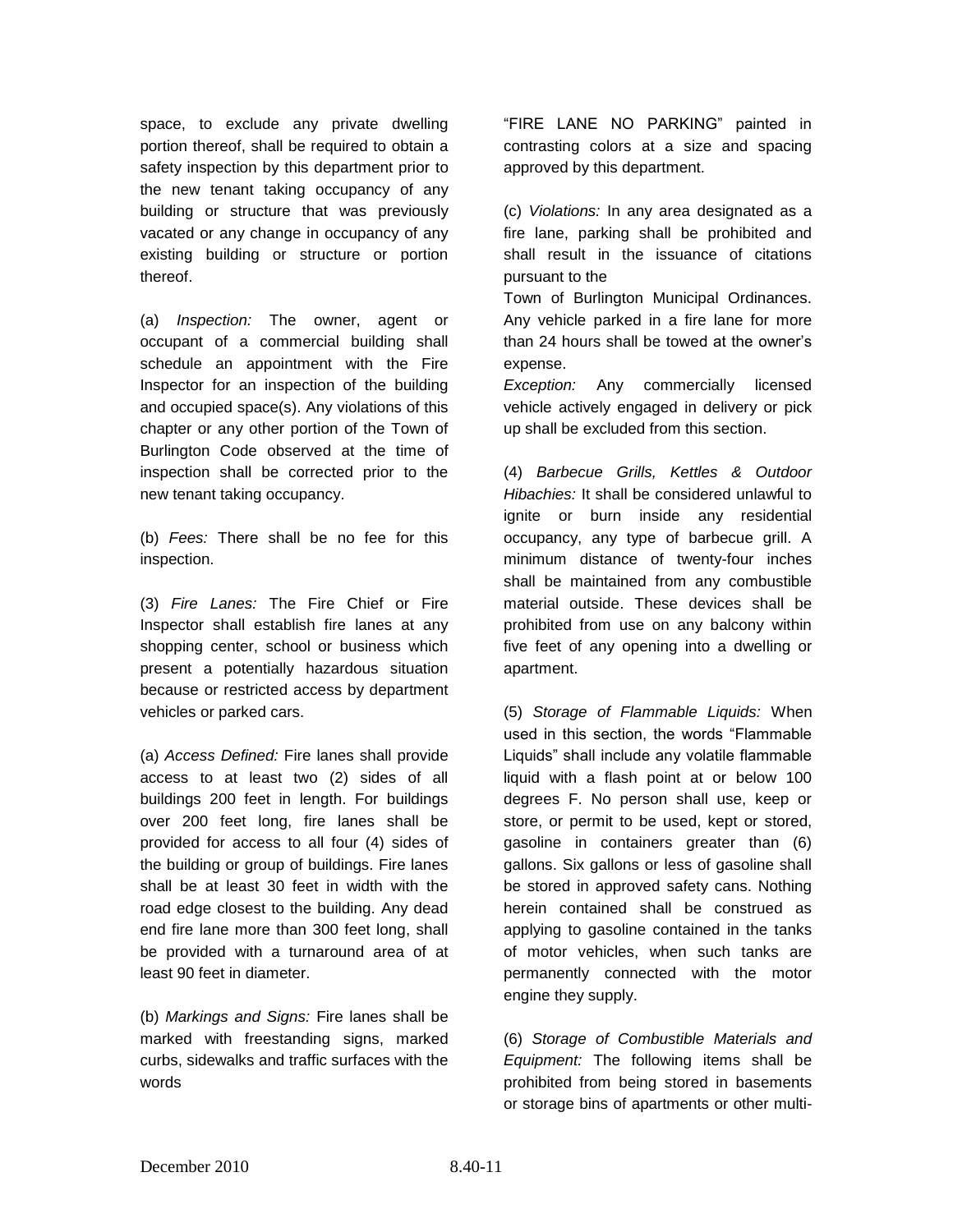family dwellings within the Town of Burlington:

(a) Charcoal, except in a metal container with a metal lid.

(b) Oily rags or dust mops.

(c) Flammable liquids of any nature other than new motor oils in original manufacturer's containers.

(d) Bottled gases, propane, acetylene, oxygen or other substances of similar nature.

(e) Gasoline motors and gasoline powered equipment, such as outboard motors, power lawn equipment, snow blowers, motorcycles etc.

(10)*Hazardous Materials:* This section shall apply to all hazardous materials or infectious agents, which shall mean any material or combination of materials which may cause or significantly contribute to an increase in mortality or an increase in serious irreversible or incapacitating reversible illness or which may pose a substantial present or potential hazard to human health or the environment because of its quantity, concentration or physical, chemical or infectious characteristics. This term includes, but is not limited to, products that are explosive, toxic, corrosive, flammable, irritants, strong

sensitizers, pesticides or a biological hazard. (a) *Reporting:* All persons, firms or organizations using, researching, storing, or producing hazardous materials and/or infectious agents

shall notify the Fire Department in writing as prescribed by this section. (See Table 8.40.06 reporting limits).

(b) *Standards:* The manufacture, storage, handling and use of hazardous materials

and/or infectious agents shall be safeguarded in accordance with the applicable NFPA and industry standards and with the manufacturer' recommendations.

1. The Fire Inspector may require the separated storage or isolated storage of any hazardous or infectious material that in combination with other substances may bring about a fire, health hazard or explosion or may liberate a flammable, non-flammable or poisonous gas.

2. The Fire Inspector may require separation of hazardous or infectious materials from other storage facilities, when the quantity to be stored increases the fire, health or explosive hazard to any occupancy.

3. Limitation on storage quantities shall be considered with regard to proximity of these exposures and to congested commercial and industrial areas.

4. The Fire Inspector may require fire suppression, fire detection, on-site containment, smoke venting or control and/or other fire protection, life safety or environmental safe systems as deemed necessary.

(c) *Identification Markings:* Buildings, storage trailers, stationary tanks, areas and rooms of buildings that contain a hazardous or infectious

material shall be identified with signs in accordance with this section and NFPA 704, Identification of the Fire Hazards of Materials. Signs shall be maintained at all times and shall be located as directed by the Fire Inspector. Signs shall be durable, weather resistant and

unobstructed. (See Table 8.40.06 for reporting limits).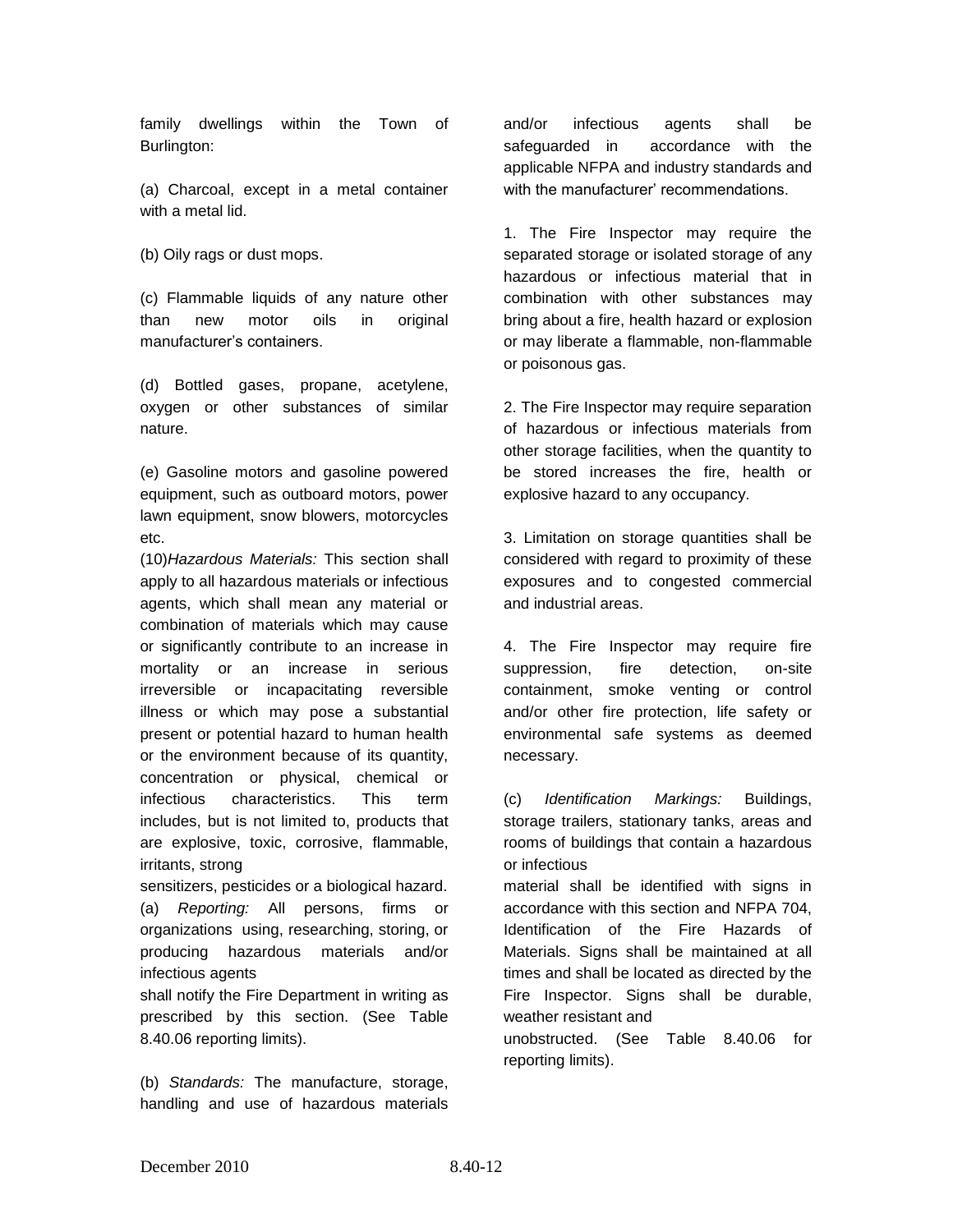1. A sign at least 7  $\frac{1}{2}$  inches square with the required Identification numbers indicating the highest number of the most hazardous material for each hazard shall be conspicuously placed on or near the exterior door closest to

the hazardous material.

2. A sign with no numbers, at least  $7\frac{1}{2}$ inches square shall be conspicuously placed on the front of the building as directed.

3. Doors that directly access a room or area that contains a hazardous or infectious material shall be identified with a numbered sign at least  $7\frac{1}{2}$  inches square. In any room that has more than one hazardous material, the sign shall list the

highest number for each hazard classification.

4. Special hazards shall be identified in the lower quadrant of the sign as follows:

a. Radiation Hazard – Standard Radiation Symbol

- b. Water Reactive Hazard W
- c. Oxidizer OX
- d. Biological Hazard BIO

e. Corrosive – COR

(d) *Material Safety Data Sheets:* Material Safety Data Sheets (MSDS), shall be required for all materials which are stored, used or handled

and shall be available on-site in a location approved by the Fire Inspector.

**8.40.05 Fire Prevention, Detection and Protection:**

(1) *Sprinkler System Plan Approval:* Prior to any modification to, or installation of a new sprinkler system, or the alteration of an existing sprinkler system, plans shall be submitted to this department or its designee for review, when not already required by the state of Wisconsin.

(a) *Standards:* All sprinkler systems must meet the standards of NFPA 13, "Standard for the Installation of Sprinkler Systems", NFPA13R,

"Standard for the Installation of Sprinkler Systems in Residential Occupancies up to and including Four Stories in Height", NFPA 25,

"Standard for the Inspection, Testing and Maintenance for Water-Based Fire Protection Systems" and any other standards adopted by reference: in this code.

(b) *Submittals:* Four copies of the plans, specifications and calculations shall be submitted for review. Approved plans shall be stamped "Conditionally Approved", with a plan approval number, the date and signature of the approving party. One copy shall be kept on file by the Fire Inspector, while the other three copies shall be returned to the contractor. The conditional approval of sprinkler plans does not affirm the accuracy of any calculations performed by the contractor. Full responsibility for the accuracy of both the plans and calculations is the sole responsibility of the contractor.

(c) *Stop Work Order:* No work may begin on installation of a sprinkler system until plans have been submitted and reviewed by this department or its designee and a permit obtained from the Fire Department. A "Stop Work" order may be given to any contractor, owner or agent who has begun work on a system without approved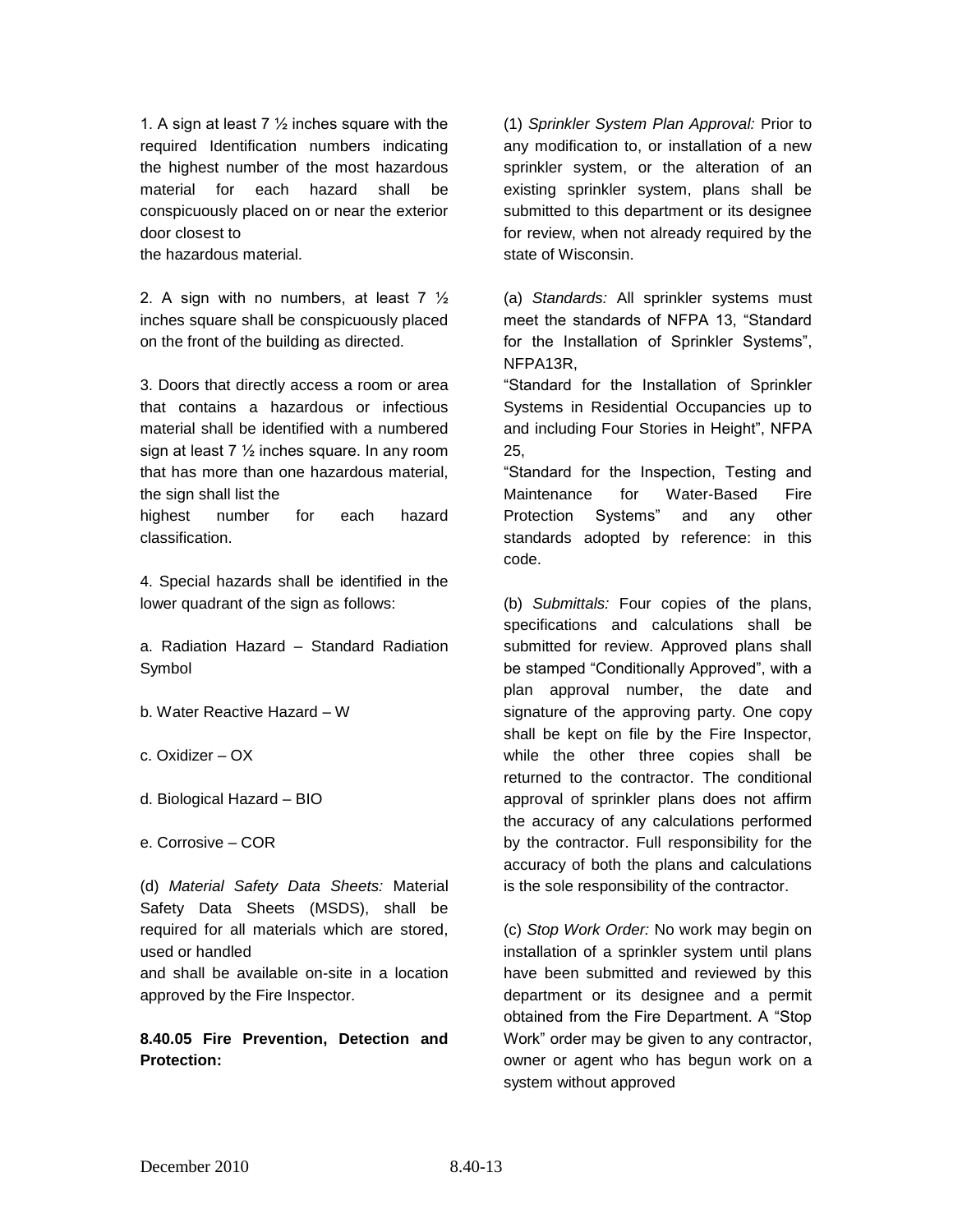plans and permit. All fees will be doubled and a special inspection fee of \$200.00 will be charged by this department. An inspection of all work completed at the time of the "Stop Work" order will be performed after plans have been approved. Should any discrepancies exist from the approved plans, it shall be corrected prior to a "Start Work" release being issued.

(d) *Fees:* Fees for plan approval shall be assigned by the designee of this department who is qualified to perform plan approvals, and shall be paid directly to that designee. Fees for sprinkler inspections shall be paid to the Town of Burlington Fire Department at the time plans are submitted for approval. Additional fees may be required by this department or that of the department of building inspection.

1. Site inspection during system installation \$75.00

2. Witness final acceptance test of system \$75.00

### 3. Fire Pumps \$100.00

(e) *Fire Pumps and Water Tanks:* If water supply is limited or static pressure drop provides inadequate water supply or pressure to any

sprinkler system, a fire pump and or a water tank may be required. The fire inspector may require the installation of such at a cost to the

owner. Installation shall be according to NPFA 20 & 22 with plans submitted for approval.

(f) *Signaling:* Each sprinkler riser shall have both an internal alarm bell located at the riser, and an external alarm bell located on the nearest outside wall to signal the flow of

water. For any system which uses a fire pump as a part of the sprinkler system, a red strobe light shall

be mounted on the outside wall of the pump house to signal pump operation. Location is to be approved by the Fire Inspector.

(2) *Other Fire Suppression Plan Approval:*  Prior to any modification to, or installation of any new fire suppression system, or the alteration of an existing system, plans shall be submitted to this department and the department of building inspection for review and approval, when not already required by the State of Wisconsin..

(a) *Standards:* All fire suppression systems, other than water-based sprinkler systems, shall comply with this code and all other NFPA standards adopted by reference in this chapter.

(b) *Submittals:* Four copies of the plans and specifications shall be submitted for review to this department. Approved plans shall be stamped "Conditionally Approved", with a plan approval number, the date and signature of the approving party. One copy shall be kept on

file by the Fire Inspector, while the other three copies shall be returned to the contractor. Full responsibility for the accuracy of any plans and specifications is the sole responsibility of the contractor.

(c) *Stop Work Order:* No work may begin on installation of a fire suppression system until plans have been submitted and reviewed by this department and the department of building inspection and a permit obtained from the Fire Department. A "Stop Work" order may be given to any contractor, owner or agent who has begun work on a system without approved plans and permit. All fees will be doubled and a special inspection fee of \$200.00 will be charged by this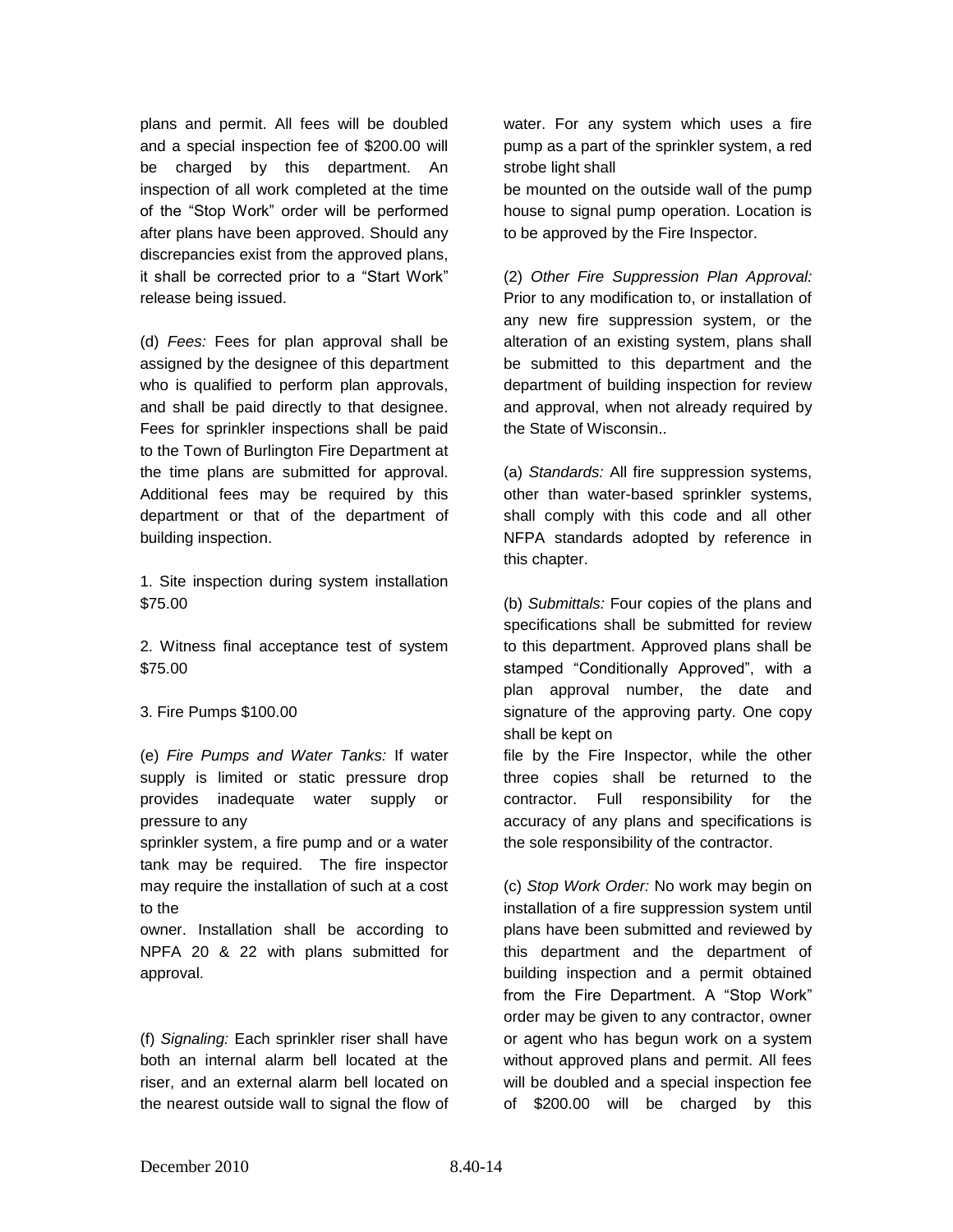department. An inspection of all work completed at the time of the "Stop Work" order will be performed after plans have been approved. Should any discrepancies exist from the approved plans, it shall be corrected prior to a "Start Work" release being issued.

(d) *Fees:* Fees for plan approval of fire suppression systems shall be paid to Town of Burlington Fire Department. Additional fees and permits may be required by this department, or that of the department of building inspection.

1. Plan review and permit \$75.00

2. Witness final acceptance test of system \$75.00

(3) *Fire Alarm and Detection Systems Plan Approval:* Prior to any modification to, or installation of a new fire alarm or detection system, or the alteration of an existing system, plans shall be submitted to this department for review, when not already required by the state of Wisconsin..

(a) *Standards:* All fire alarm or detection systems, shall comply with this code and that of NFPA 72, "National Fire Alarm Code", as well as all other standards adopted by reference in this chapter.

(b) *Submittals:* Four copies of plans and specifications shall be submitted for review to this department. Approved plans shall be stamped "Conditionally Approved", with a plan approval number and the date and signature of the approving party. One copy shall be kept on file by the Fire Inspector, while the other three copies shall be returned to the contractor. Full responsibility for the accuracy of any plans and specifications is the sole responsibility of the contractor.

(c) *Stop Work Order:* No work may begin on installation of a fire alarm or detection system until plans have been submitted and reviewed by this department and a permit obtained from the Fire Department. A "Stop Work" order may be given to any contractor, owner or agent who has begun work on a system without approved plans and permit. All fees will be doubled and a special inspection fee of \$200.00 will be charged by this department. An inspection of all work completed at the time of the "Stop Work" order will be performed after plans have been approved. Should any discrepancies exist from the approved plans, it shall be corrected prior to a "Start Work" release being issued.

(c) *Fees:* Fees for plan approval of a fire alarm or detection systems shall be paid to the Town of Burlington Fire Department. Additional fees and permits may be required by this department, or that of the department of building inspection.

1. Plan review and permit \$75.00

2. Witness final acceptance test of system \$75.00

(4) *Portable Fire Extinguishers:* Portable fire extinguishers shall be required in all public buildings and places or employment to include any building or structure located on such properties.

(a) *Standards:* All portable fire extinguishers shall comply with the provisions of this chapter and that of NFPA 1, "Fire Prevention Code",

NFPA 10, "Portable Fire Extinguishers", and any other standards adopted by reference in this chapter.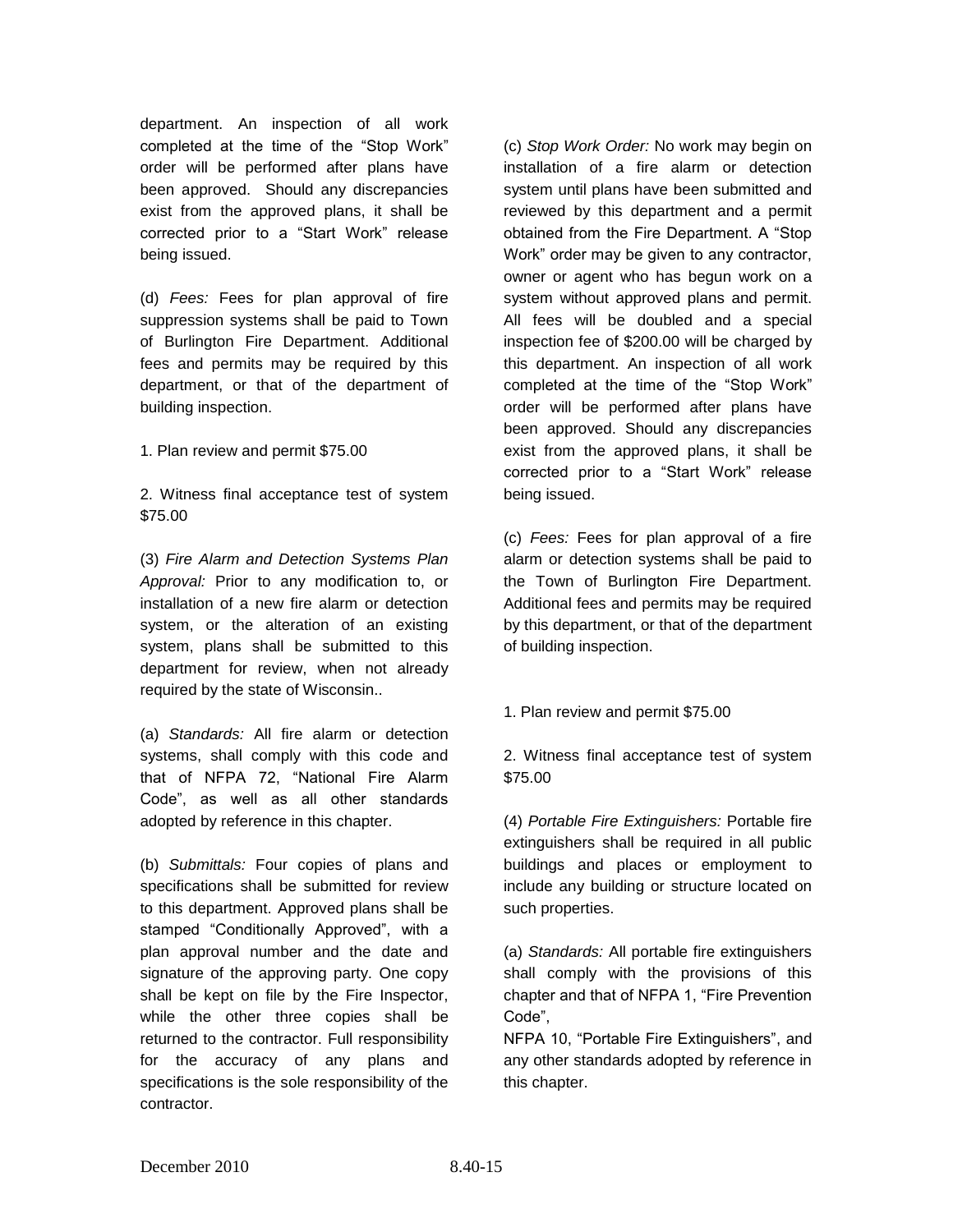(b) *Occupancy Certificates:* Prior to the granting of an occupancy certificate for new construction, or a change in occupancy certificate, the Fire Inspector shall approve the type, number and location of all portable fire extinguishers.

(c) *Special Occupancies:* Where ever aircraft refueling or aircraft engine repair service is performed, the standard "ABC" type extinguisher shall be replaced with a "Purple-K" type extinguisher.

(5) *Fire Doors and Fire Windows:* All penetrations through fire walls or smoke barriers shall be protected by fire doors or fire windows.

(a) *Standards:* All exits, fire doors and fire windows shall comply with NFPA 80, "Fire Doors and Fire Windows", NFPA 221, "Fire Walls and Fire Barrier Walls", and NFPA 1, "Fire Prevention Code as well as all Other standards adopted by reference in this chapter.

(b) *Testing:* Whether required by this code or any other standard adopted by this chapter, all horizontal and vertical sliding and rolling doors or windows shall be tested annually to check for proper operation and full closure. Resetting of the release mechanism shall be done in accordance with the manufacturer's requirements.

(c) *Certified Contractor:* All work completed on fire doors or windows, to include testing and maintenance, shall be performed by a certified

manufacturer's representative.

(d) *Records:* A written record of all tests, inspections and maintenance shall be kept on site for five (5) years, and made available for review by the Fire Inspector.

(6) *Private Hydrants and PIVs:* Only approved fire hydrants and post indicator valves (PIVs), shall be allowed for use on private property for the sole purpose of fire protection.

(a) *Inspection, Testing, Maintenance & Repair:*

1. Annual flow tests are required on all approved fire hydrants. Manual operation of all PIVs to the closed position shall also be required annually. Written records shall be maintained showing test results, dates, duration of tests, locations and who performed the tests. Records shall be kept on site and available for inspection for a period of no less than (7) seven years.

2. Approved fire hydrants and PIVs shall be maintained in proper operating condition at all times. Upon the request of the Fire Department, the owner shall perform such tests (to include

flow tests), in order to demonstrate proper operating conditions.

3. Written records shall be maintained showing test results, dates, duration of tests, locations and who performed the tests. Records shall be kept on site and available for inspection for a period of no less than (7) seven years.

4. At no time shall any fire hydrant or PIV be obstructed under any circumstance. Obstructions may include, but are not limited to, snow accumulation, vegetation and refuse, parked vehicles, material or equipment storage.

5. Property owners shall immediately notify the Fire Department whenever a fire hydrant or PIV has been damaged or has become inoperable. Repairs to damaged or inoperable equipment shall be completed as